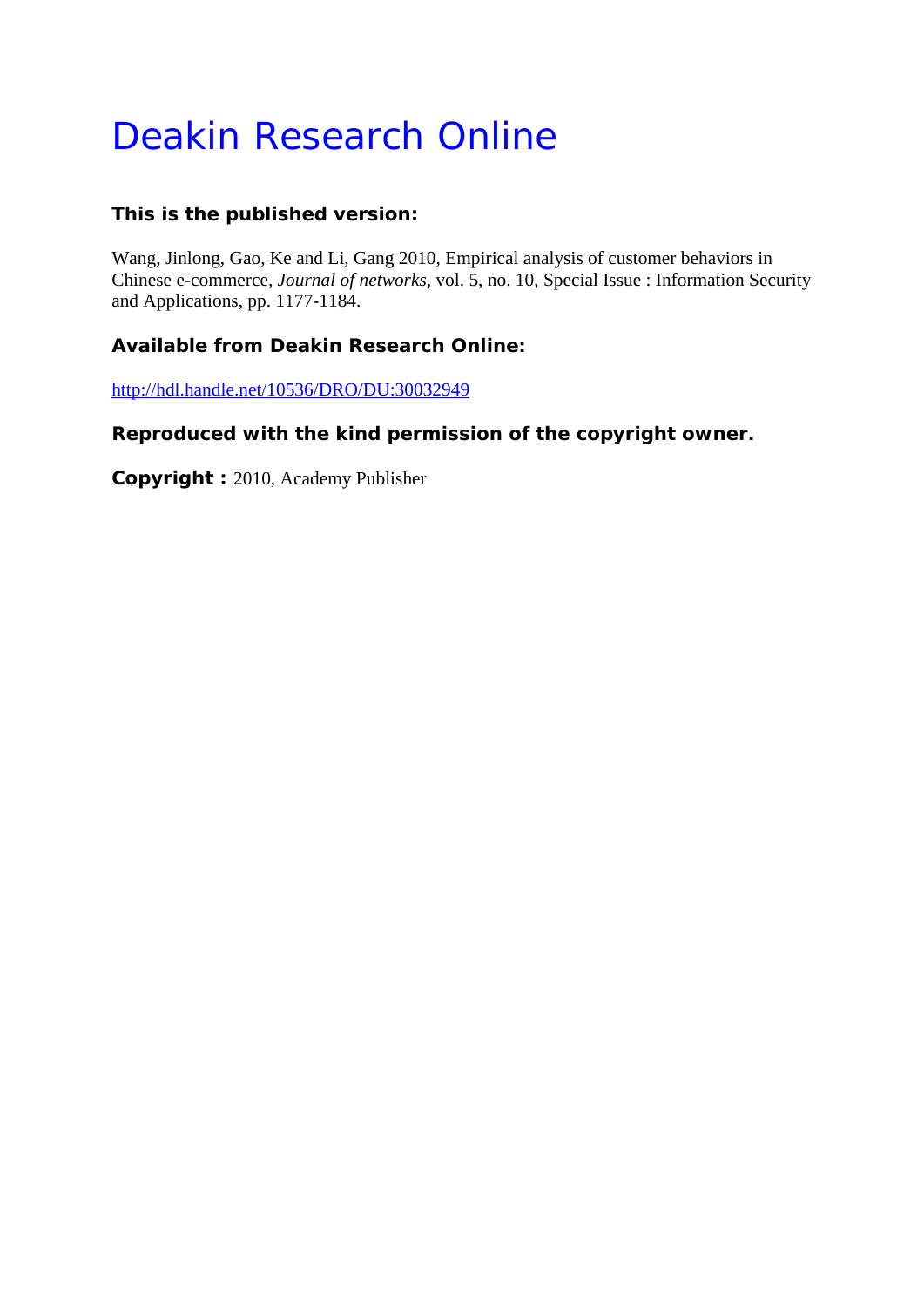Jinlong Wang and Ke Gao

School of Computer Engineering, Qingdao Technological University, Qingdao, 266033, China Email: {wangjinlong, cerro.gao}@gmail.com

> Gang Li School of Information Technology, Deakin University, Victoria, Australia Email: gang.li@deakin.edu.au

*Abstract***—With the burgeoning e-Business websites, E-Commerce in China has been developing rapidly in recent years. From the analysis of Chinese E-Commerce market, it is possible to discover customer purchasing patterns or behavior characteristics, which are indispensable knowledge for the expansion of Chinese E-Commerce market. This paper presents an empirical analysis on the sale transactions from the 360buy website based on the analysis of time interval distributions in perspectives of customers. Results reveal that in most situations the time intervals approximately obey the power-law distribution over two orders of magnitudes. Additionally, time interval on customer's successive purchase can reflect how loyal a customer is to a specific product category. Moreover, we also find an interesting phenomenon about human behaviors that could be related to psychology of customers. In general, customers' requirements in different product categories are similar. The investigation into individual behaviors may help researchers understand how customers' group behaviors generated.** 

*Index Terms*—**Customer behaviors, purchasing patterns, power-law distributions.** 

#### I. INTRODUCTION

Going deeply insight into transactions given by e-Commerce Market plays an important role for companies to successfully understand and manage customer relationships as well as flexibly develop marketing strategies [1-3]. In fact, it is particularly interesting and attractive in CRM fields [4-11] and social network analysis [12-13] in recent years. At present a large amount of research papers have been concentrated on famous international e-Commerce websites such as Amazon [14], eBay [15], *etc*. to investigate customer behavior characteristics for helping e-commerce companies improving the service quality. The authors [4] incorporate the RFM (recency, frequency, and monetary) concept [16], to find and generate all RFM sequential patterns from customers' purchasing behavior information to provide references for management decision-making.

However, these analyzed global websites are usually not as popular among Chinese customers. E-Commerce in China has been developing rapidly in recent years, and an active market is growing with a number of burgeoning new Chinese websites, such as 360buy.com, dangdang.com and taobao.com, *etc*. Chinese customers in general prefer to purchase via domestic oriented e-Commerce websites [17], like 360buy etc. Due to the majority of customers in websites like 360buy are Chinese, the related transaction data sets provide a great resource for the discovery of Chinese customer purchasing patterns or customer behavior characteristics. Although some researchers investigate Taobao [18, 19]. This paper presents an empirical analysis on the sale transactions from the 360buy website based on the time interval distributions with human dynamics perspective [20, 21]. For the understanding of customer behaviors we analyzed the time interval of the successive purchase of customer, the time interval of the successive purchase of product and the time interval of customers' corresponding purchase-review time difference. The empirical results could possibly help sellers to get a better understanding of their customers so that better services can be provided.

The rest of the paper is organized as follows: The overview of the dataset is given in Section II. Section III describes the empirical analysis of the dataset. Finally, the conclusion is made in Section IV.

## II. OVERVIEW OF THE DATASETS

A customer review is published only after a customer purchased a product. Sequentially, there are time information such as buy time and review time, text information such as pros and cons, and rating information such as individual ratings and total ratings *etc* in it. In order to facilitate the study, we transformed the original format of purchasing transactions which consist of product and review information into two entity-attributes, as Table I shows.

Since our investigation is related to time information which can easily be extracted from reviews, each transaction can be predigested as information including buy time, review time and few other supplementary such as product ID, customer name, and categories. All the data were downloaded from 360buy.com website through crawler programs.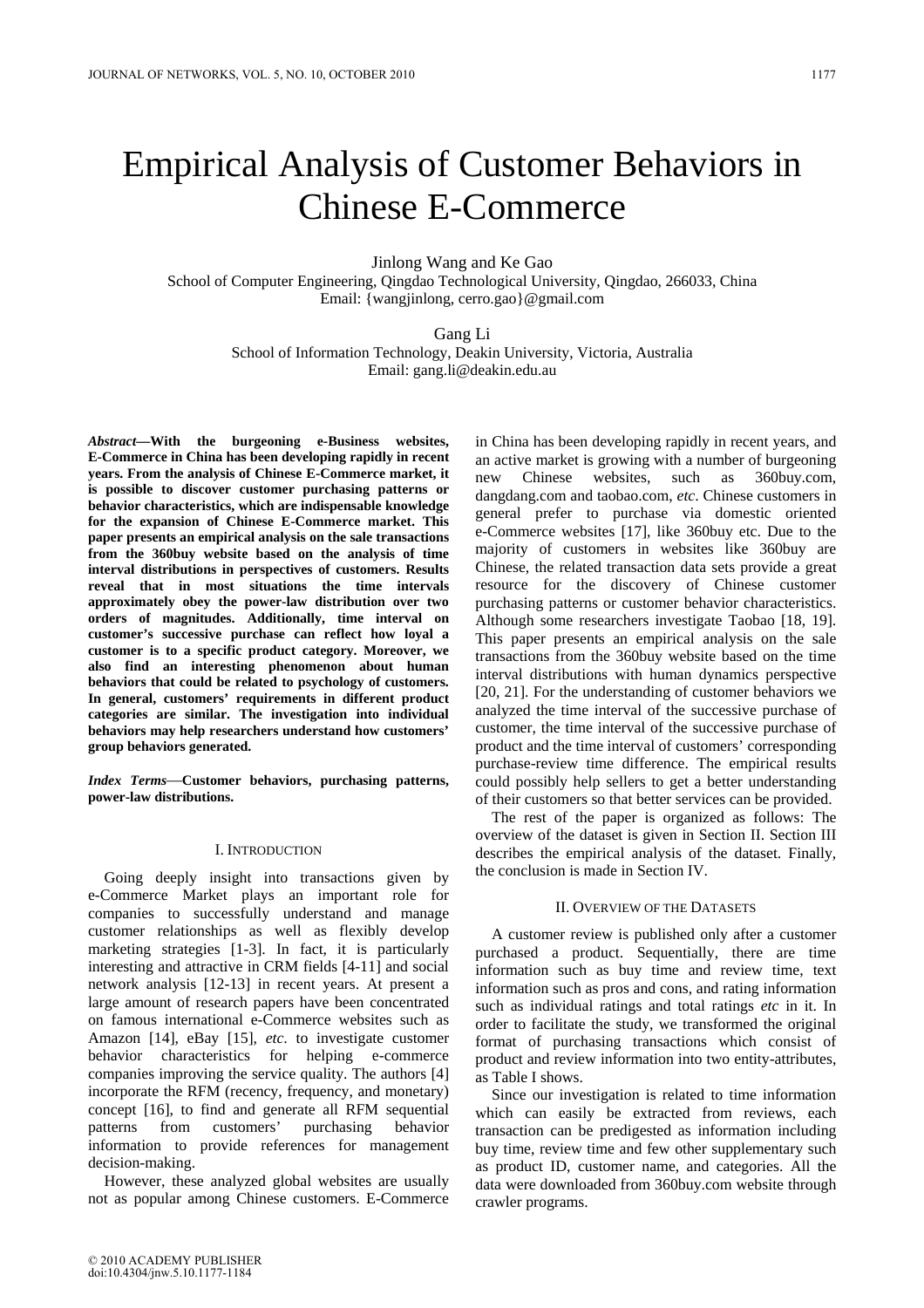TABLE I. ENTITY-ATTRIBUTES OF PURCHASING TRANSACTIONS

| Entity  | <b>Attributes</b>                                                                               |
|---------|-------------------------------------------------------------------------------------------------|
| Product | Product ID, Product Name, Categories, Brand, Register<br>Time, Total Rating, Market Price, etc. |
| Review  | Customer Name, Buy Time, Review Time, Pros and Cons,<br>Individual Rating, Usefulness, etc.     |

In order to study the purchasing related time interval distributions, we collected data reference to each product's register time on the website from 2008-12-01 to 2009-12-01. The products are categorized in accordance with the hierarchy on the 360buy website. We have chosen top-layered product categories including Computer Products (CP), Articles of Daily Use (ADU), Mobiles and Digitals (MD) and Domestic Appliance (DA) as datasets for analysis. The product hierarchy on the website is shown in Fig. 1. From the figure we can find that the products are classified gradually from coarse-grained categories to fine-grained categories.



Figure 1. The product hierarchy on 360buy website

The statistics information of these data sets are shown in Table II. The number of active products<sup>1</sup> and the number of active customers<sup>2</sup> are  $28620$  and  $274148$ , respectively. The purchase time duration is from 2008-12-02 to 2010-01-12. Altogether there were more than 1 million transactions during this period. There are two indices calculated in Table II. *AVEsc* indicates the average number of purchases of each customer,  $AVE_{cp}$ indicates the average number of attracted customers of each product.

TABLE II. BASIC STATISTICS IN FOUR DATASETS

| <b>Datasets</b>   | CP     | ADU    | <b>MD</b> | DA     |
|-------------------|--------|--------|-----------|--------|
| # Sales           | 484981 | 292735 | 205470    | 169285 |
| # Products        | 6904   | 14054  | 3497      | 4165   |
| # Customers       | 158400 | 102871 | 115482    | 94940  |
| AVE <sub>sc</sub> | 3.06   | 2.85   | 1.78      | 1.78   |
| $AVE_{cn}$        | 22.94  | 7.32   | 33.02     | 22.79  |

The categories of CP, MD and DA are mainly related with 3C electronics and home appliances, which are also getting the best public praise among customers in recent years. The ADU category is later developed on the

 $\overline{a}$ 

<sup>1</sup> The "active" means an event occurs at least once.

Each customer may purchase products in different categories.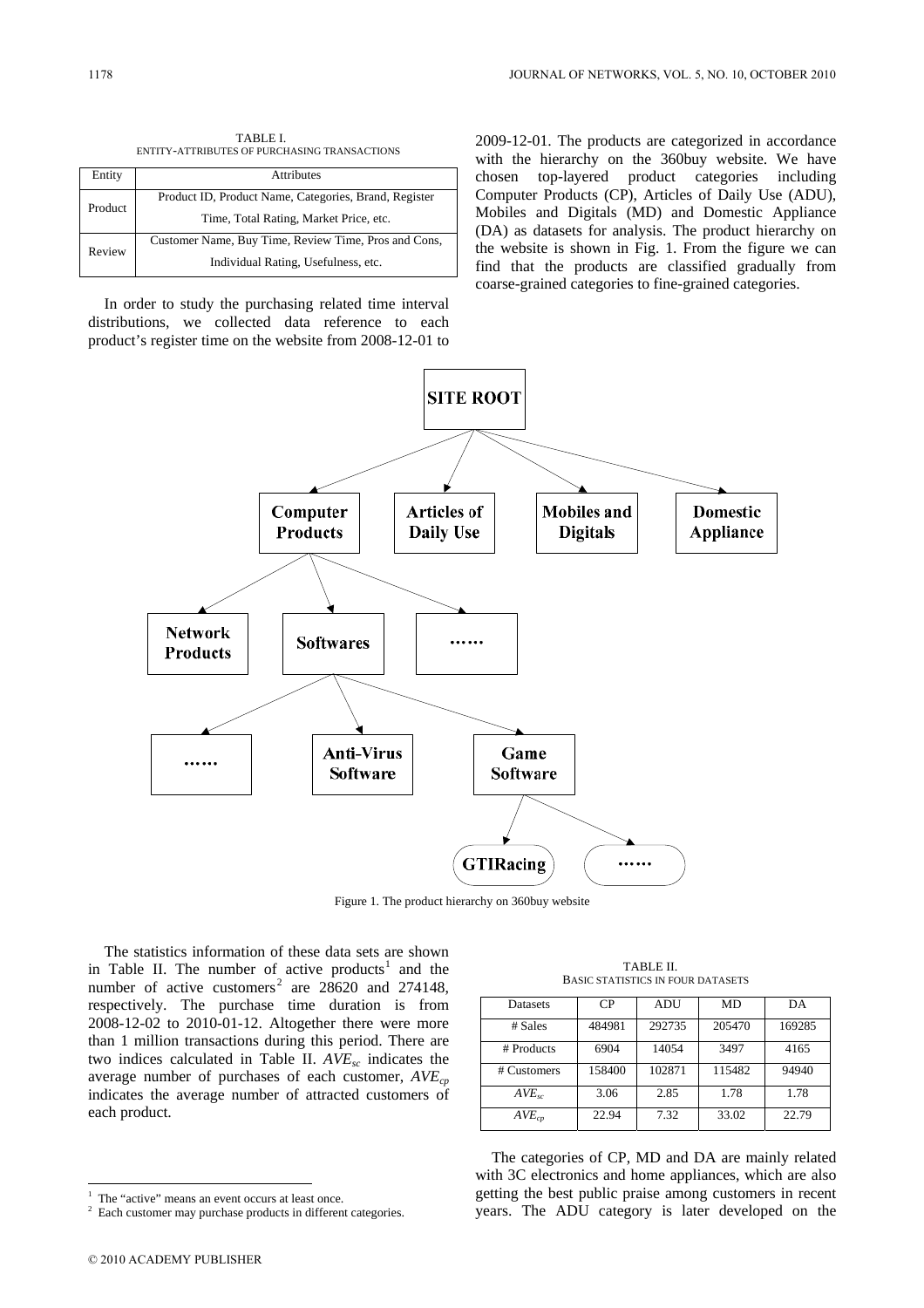website, however the number of products in this category is rather large, and we believe that there are good opportunities in the young category to get great development in the near future. The two indices in Table II can prove the point of view mentioned above: the products in the three categories can successfully attract customers to purchase except ADU. On the other hand, customers are seemed as willing to continuously purchase the products in CP and ADU.

#### III. EMPIRICAL ANALYSIS

For the analysis, we adopt a two-steps strategy as described in [22]: to estimate the parameters of the power-law model toward time intervals, then to calculate the *p*-value for the evaluation of goodness-of-fit between the data and the power law. It is worth to note that, with a narrow time span in datasets a loose *p*-value has to be set to reject implausible hypothesis. Consequently, the hypothesis will be rejected if the *p*-value is less than 0.1.

#### *A. Time Interval Distribution on Customer Successive Purchasing*

Time interval on customer successive purchasing (CSP) represents the intensity of customer purchasing behaviors. A customer's impact on others may be related to intensity. CSP distributions are shown in Fig. 2, the power-law fits and the corresponding *p*-value are shown as the  $2^{nd}$  and  $3^{rd}$  columns in Table III. Let *x* be the frequencies of different time interval occurs.  $Pr(X \ge x)$ represents the probability that a random time interval frequencies is greater than or equal to *x*. Let *α* represent a constant parameter of the distribution. We calculated the *p*-value through generating 100 repetitions of synthetic power-law distributions. The plausible power-law distributions are denoted in bold.



Figure 2. Time interval distributions on customer successive purchase.

TABLE III. POWER-LAW FITS AND THE CORRESPONDING *P*-VALUE IN VARIOUS TIME INTERVAL DISTRIBUTIONS.

| DataSets | CSP      |            | <b>DiffCPR</b> |            | <b>PSP</b> |            |
|----------|----------|------------|----------------|------------|------------|------------|
|          | $\alpha$ | $p$ -value | $\alpha$       | $p$ -value | $\alpha$   | $p$ -value |
| CP       | 1.88     | 0.21       | 1.75           | 0.60       | 1.50       | 0.98       |
| ADU      | 1.98     | 0.03       | 1.68           | 0.17       | 1.52       | 0.63       |
| MD       | 2.46     | 0.54       | 1.76           | 0.14       | 1.49       | 1.00       |
| DA       | 1.99     | 0.02       | 1.66           | 0.37       | 1.50       | 0.98       |

CSP approximately obeys the power-law distribution within the limit of two to three order of magnitudes both on the Computer Products (CP) dataset and the Mobiles and Digitals (MD) dataset. The statistic  $a_{CP} < a_{MD}$ indicates that there are more short time intervals in the transactions related to the Computer Products category.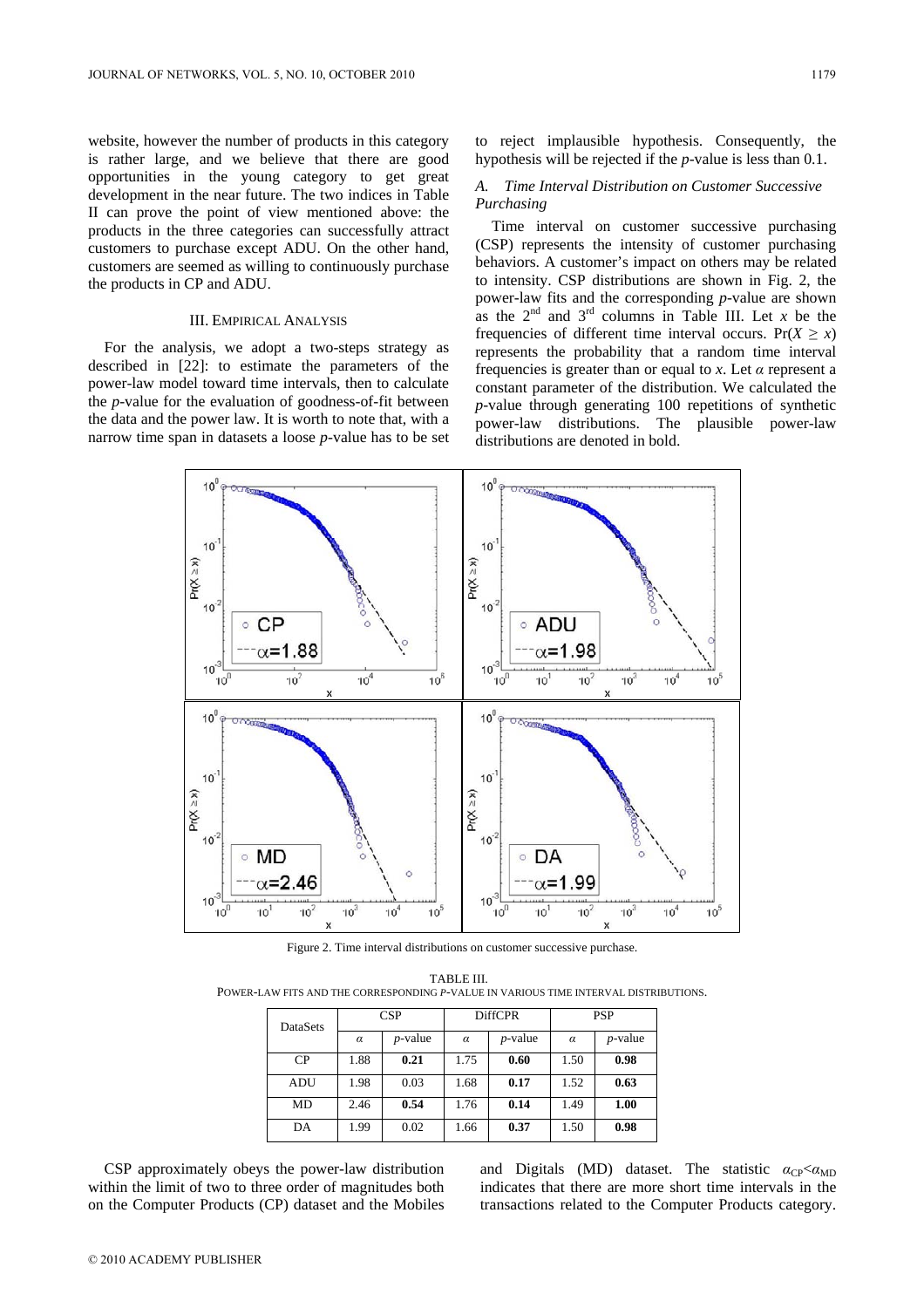However it is necessary to note that, the original purchase sequence of a customer includes his purchase transactions from all four product categories, while the analyzed sequence is a subsequence which is related to the interested product category. In this case, comparing with the customers who purchased in the Mobiles and Digitals category, the customers who purchase in the Computer Products category are more likely to stay in original category. Based on this, we believe that the CSP can reflect the loyalty of a customer in a specific product category.

## *B. Time Interval Distribution on Customer Purchase-Review Time Difference*

Time interval on customer purchase-review time difference (DiffCPR) represents how long a customer will review a product after the purchasing. When the time interval is longer, the customer will get more familiar with the product and his/her relevant reviews could be more reliable for others. Statistics are shown in Fig. 3 and Table III, of column 4 and 5. DiffCPR approximately obeys the power-law distribution within the limit of two to three order of magnitudes on all over the four datasets and each  $\alpha$  is around 1.7. It indicates that the customers' review patterns are consistent across all product categories. However, there is a discontinued point on each curve in each subfigure of Fig. 3. Through further examination from statistics on embedded points which indicates this part of data, we find that this disconnection phenomenon occurs at adjacent time intervals which are 30 and 31 days respectively. We believe that it is not a noise because fluctuation trends of distributions on the remaining two partitioned data pieces are still consistent with each other. Considering the fact that the numbers of reviews published within a month are far more than that over a month, we believe that this phenomenon could be related to the psychology of customers and this will be one issue for further investigation.

![](_page_4_Figure_5.jpeg)

Figure 3. Time interval distributions on customer purchase-review time difference.

### *C. Time Interval Distribution on Product Successive Purchase*

Time interval on product successive purchase (PSP) represents the speed on product sales, it reflects customer's purchasing needs. Statistics are shown in Fig. 4 and Table III, of column 6 and 7. PSP approximately obeys the power-law distribution within the limit of 3 to 4 order of magnitudes on all over the four datasets and each  $\alpha$  is around 1.5. Hence, despite the diversity of product attributes in different categories, the distributions of sales are consistent. Consequently, we can conclude from the empirical result, in general, that the purchasing requirements in different product categories between different customers are almost the same.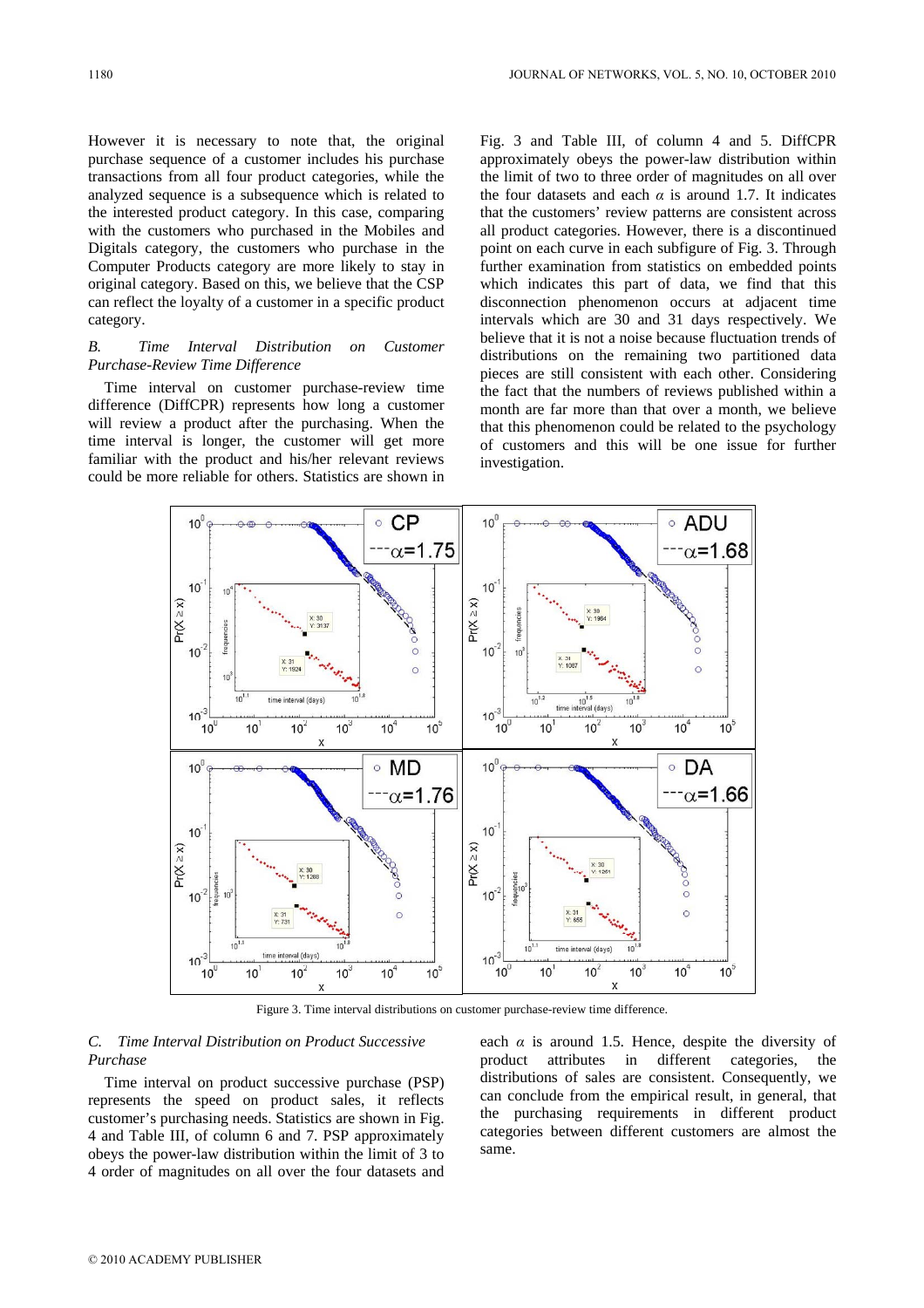![](_page_5_Figure_2.jpeg)

Figure 4. Time interval distributions on product successive purchase.

#### *D. Individual Product Analysis*

Analyzing some typical products may help us learn whether statistical characteristics are consistent between individuals and product groups. Four top sold products from each of the datasets were chosen in this experiment, and their daily sales statistics are shown in Fig. 5. The ubiquitous "sale peaks" run through the selling period which implies the possible scale-free characteristics. We have planned to empirically study the time interval on PSP and DiffCPR, but PSP are too short to get statistics with time intervals no more than  $10<sup>1</sup>$  order of magnitude.

In this case, we attempt to study DiffCPR, which represents time interval distribution on customer purchase-review time difference. The plausible power-law distributions are denoted in bold. The statistics are shown in Fig. 6 and Table IV. TSP represents top sold products in different product categories. α@*CPC* represents *α* at corresponding product categories (CPC). DiffCPR approximately obeys the power-law distribution over two orders of magnitudes on Computer Products, Articles of Daily Use, Mobiles and Digitals and each *α* is around 1.7. Similar to statistics (the data are shown in parenthesis in Table IV) in product category, customers' review patterns are highly consistent in different individuals. Meanwhile, the "disconnection phenomenon" can be reflected though not so obviously. Hence, the statistical

characteristics of DiffCPR are consistent between individuals and product categories.

TABLE IV. POWER-LAW FITS AND THE CORRESPONDING *P*-VALUE IN DIFFCPR,

| <b>TSP</b> | $\alpha$ @CPC | $p$ -value |
|------------|---------------|------------|
| CP         | 1.72(1.75)    | 0.19       |
| ADU        | 1.67(1.68)    | 0.14       |
| MD         | 1.73(1.76)    | 0.16       |
| DА         | 1.65(1.66)    | 0.06       |

From the above phenomenon we can conclude that the investigation on individual purchasing behaviors may help to us know the possible reason that how customers' group behaviors generated. According to this, since the individual customer's characteristics are more distinctive and easy to obtain, we can choose some of the individuals to study and utilize those characteristics to assist the investigation on customers' group behaviors.

Moreover, combining all the results in the Table III and Table IV, it is not difficult to find that the categories CP and MD are always approximately obey the power-law distribution no matter under study of customer groups or individuals. This means the purchasing dataset of CP and MD are more reliable than others, and they are useful for further studies.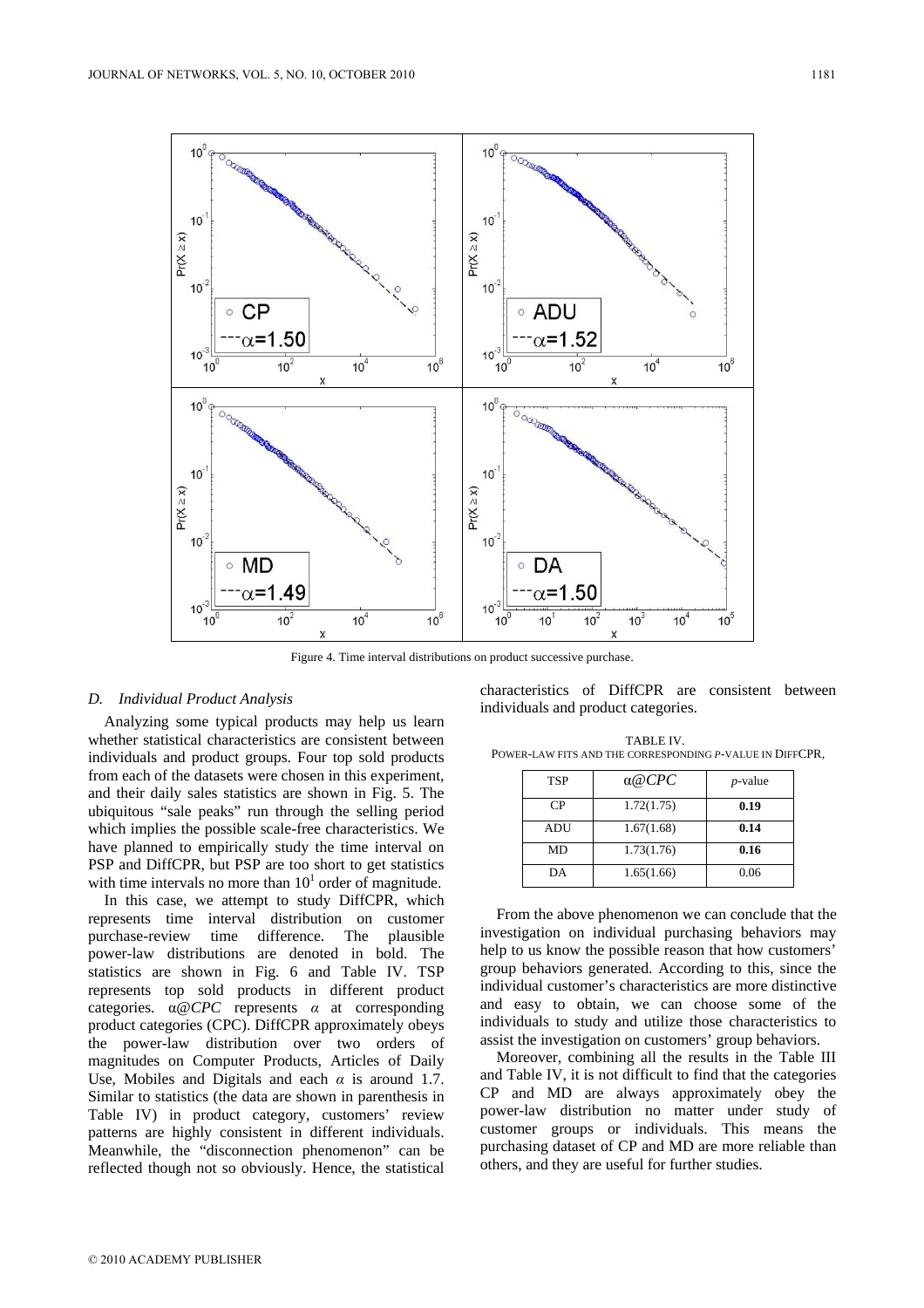![](_page_6_Figure_1.jpeg)

Figure 5. Daily sales statistics of TOP sale products. The X axis denotes customer purchasing time sequence (days) and the Y axis denotes the sales.

![](_page_6_Figure_3.jpeg)

Figure 6. Time interval distributions on customer purchase-review time difference for individuals.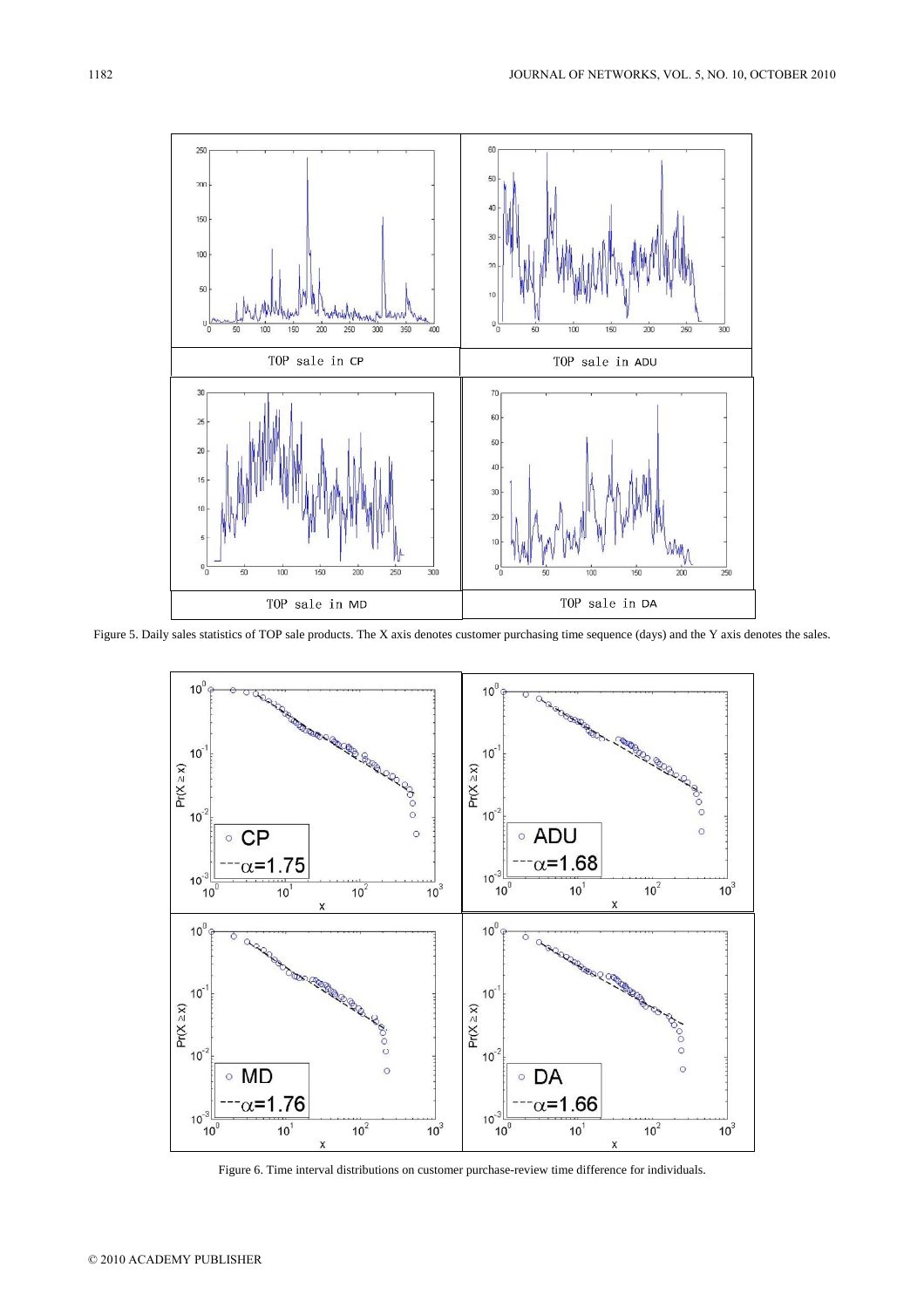#### IV. CONCLUSION

This paper presents an empirical analysis on the transaction data of a Chinese e-commerce website (360buy.com) based on the time interval distributions in perspectives of customers. We find that in most situations the time intervals approximately obeys the power-law distribution over two orders of magnitudes. In addition, the time interval on customer successive purchase can reflect how loyal a customer is towards a specific product category. Moreover, an interesting phenomenon about human behaviors is discovered and it may be related to psychology of customers. In general, customers' requirements in different product categories are similar. The investigation into individual behaviors may help researchers to understand how group behaviors generated. As a summary, these findings can help us to further investigate social network analysis and clustering analysis.

For the future work, we will further investigate the user's behavior in e-commerce, compare the difference among different culture customers, and use the obtained behavior characteristics to market segmentations, commodity recommendation, *etc*.

#### ACKNOWLEDGMENT

This work was partially supported by the National Natural Science Foundation of P.R.China (No.60802066), the Excellent Young Scientist Foundation of Shandong Province of China under Grant (No.2008BS01009) and the Science and Technology Planning Project of Shandong Provincial Education Department (No.J08LJ22).

#### **REFERENCES**

- [1] Kohavi, R. Mining e-commerce data: the good, the bad, and the ugly. In SIGKDD'01: Proceedings of the seventh ACM SIGKDD International Conference on Knowledge Discovery and Data Mining, pp. 8-13, San Francisco, CA, USA, ACM Press, 2001.
- [2] Dibb, S. Market segmentation: strategies for success. Marketing Intelligence and Planning, 1998, 16(7): 394-406.
- [3] Turban, E., Lee, J., King, D., and Chung, H. M. Electronic commerce: a managerial perspective. 4th edition. Prentice Hall, Upper Saddle River, NJ, 2006.
- [4] Chen, Y. L., Kuo, M. H., Wu, S. Y., and Tang, K.. Discovering recency, frequency, and monetary (rfm) sequential patterns from customers' purchasing data. Electronic Commerce Research and Applications, 2009, 8(5): 241-251.
- [5] Cheng, C. H., and Chen, Y. S. Classifying the segmentation of customer value via rfm model and rs theory. Expert Systems with Applications, 2009, 36(3): 4176-4184.
- [6] Liao, S. H., Chen, J. L., and Tsu, T. Y. Ontology-based data mining approach implemented for sport marketing. Expert Systems with Applications, 2009, 36(8): 11045-11056.
- [7] Huang, S. C., Chang, E. C., and Wu, H. H. A case study of applying data mining techniques in an outfitter's customer value analysis. Expert Systems with Applications, 2009, 36(3): 5909-5915.
- [8] Lu, T. C., and Wu, K. Y. A transaction pattern analysis system based on neural network. Expert Systems with Applications, 2009, 36(3): 6091-6099.
- [9] Ahn, H. J., Kang, H., and Lee, J. Selecting a small number of products for effective user profiling in collaborative filtering. Expert Systems with Applications, 2010, 37(4): 3055-3062.
- [10] Lee, S. L. Commodity recommendations of retail business based on decision tree induction. Expert Systems with Applications, 2010, 37(5): 3685-3694.
- [11] Schierz, P. G., Schilike, O., and W. Wirtz, B. Understanding consumer acceptance of mobile payment services: An empirical analysis. Electronic Commerce Research and Applications, 2009, DOI: 10.1016/j.elerap.2009.07.005.
- [12] Kiss, C., and Bichler, M. Identification of influencers measuring influence in customer networks. Decision Support Systems, 2008, 46(1): 233-253.
- [13] Li, Y. M., Lai, C. Y., and Chen, C. W. Identifying bloggers with marketing influence in the blogosphere. In ICEC'09: Proceedings of the eleventh International Conference on Electronic Commerce, pp. 335-340, Taipei, Taiwan, ACM Press, 2009.
- [14] Danescu-Niculescu-Mizil, C., Kossinets, G., Kleinberg, J., and Lee, L. How opinions are received by online communities: a case study on amazon.com helpfulness votes. In WWW'09: Proceedings of the eighteenth International Conference on World Wide Web, pp. 141-150, Madrid, Spain, ACM Press, 2009.
- [15] Jin, R., Parkes, D. C., and Wolfe, P. J. Analysis of bidding networks in eBay: aggregate preference identification through community detection. In PAIR'07: Proceedings of the AAAI Workshop on Plan, Activity and Intent Recognition, 2007.
- [16] Bult, J. R., and Wansbeek, T. Optimal selection for direct mail. Marketing Science, 1995, 14(4): 378-394.
- [17] Vuylsteke, A., Wen, Z., Baesens, B., and Poelmans, J. Consumers' online information search: a cross-cultural study between China and Western Europe. http://www.aabri.com/OC09manuscripts/OC09043.pdf. Jan 20, 2010 accessed.
- [18] Ye, Q., Li, Y. J., Kiang, M., and Wu, W. F. The impact of seller reputation on the performance of online sales: evidence from taobao buy-it-now (bin) data. SIGMIS Database, 2009, 40(1): 12-19.
- [19] Li, D. H., Li, J., and Lin, Z. X. Online consumer-to-consumer market in china - a comparative study of taobao and ebay. Electronic Commerce Research and Applications, 2008, 7(1): 55-67.
- [20] Barabási, A. L. The origin of bursts and heavy tails in human dynamics. Nature, 2005, 435(7039): 207-211.
- [21] Vazquez, A., Oliveira, J. G., Dezso, Z., Goh, K., Kondor, I., and Barabasi, A. L. Modeling bursts and heavy tails in human dynamics. Physical Review E, 2006, 73(3): 036127.
- [22] Clauset, A., Shalizi, C.R., and Newman, M. E. J. Power-law distributions in empirical data. SIAM Review, 2009, 51(4), 661-703.